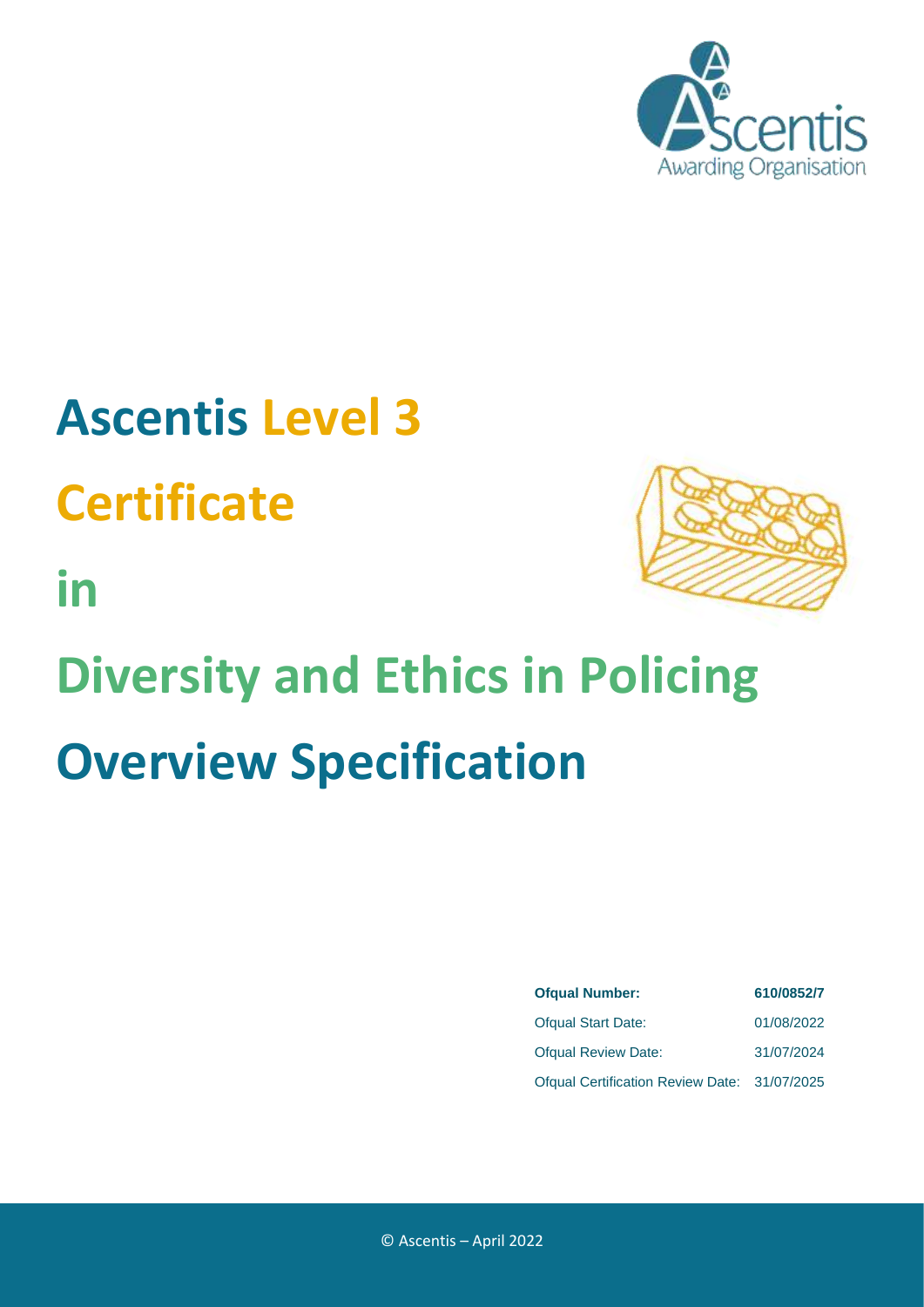## **Qualification Overview**

This qualification provides learners with the underpinning knowledge needed before undertaking a role within the policing industry. It includes an introduction to the powers of the police as well as an overview of the criminal justice system. The main focus of the qualification is on developing a deep understanding of the issues faced by the police service in ensuring diversity and equality within the force. Through studying this qualification, learners will gain an appreciation for these general principles as well as in relation to both the police service and their own personal beliefs. Deeper understanding of issues of diversity, equal opportunity, ethics and values will enable the learner to appreciate the important role community policing plays in meeting the Policing Vision 2025.

### **Aims**

The aims of the qualification are to enable learners:

- To understand the importance of diversity within the police service
- To be able to explain the role of ethics and values in policing practice
- To be able to understand and apply police powers
- To understand the role of equal opportunities in promoting diversity within the police service

### **Target Group**

This qualification is aimed at a range of learners, including:

- those learners expressing an interest in working within the police and services allied to the sector.
- in-service staff interested in understanding contemporary issues and evolving regulation within policing.

### **Regulation Codes**

Ofqual Qualification Number:

• Ascentis Level 3 Certificate in Diversity and Ethics in Policing: 610/0852/7

#### **Assessment Method**

All units are internally assessed through the learner building up a portfolio of evidence that covers the relevant assessment criteria. They are internally assessed and verified by the centre and then externally verified by Ascentis.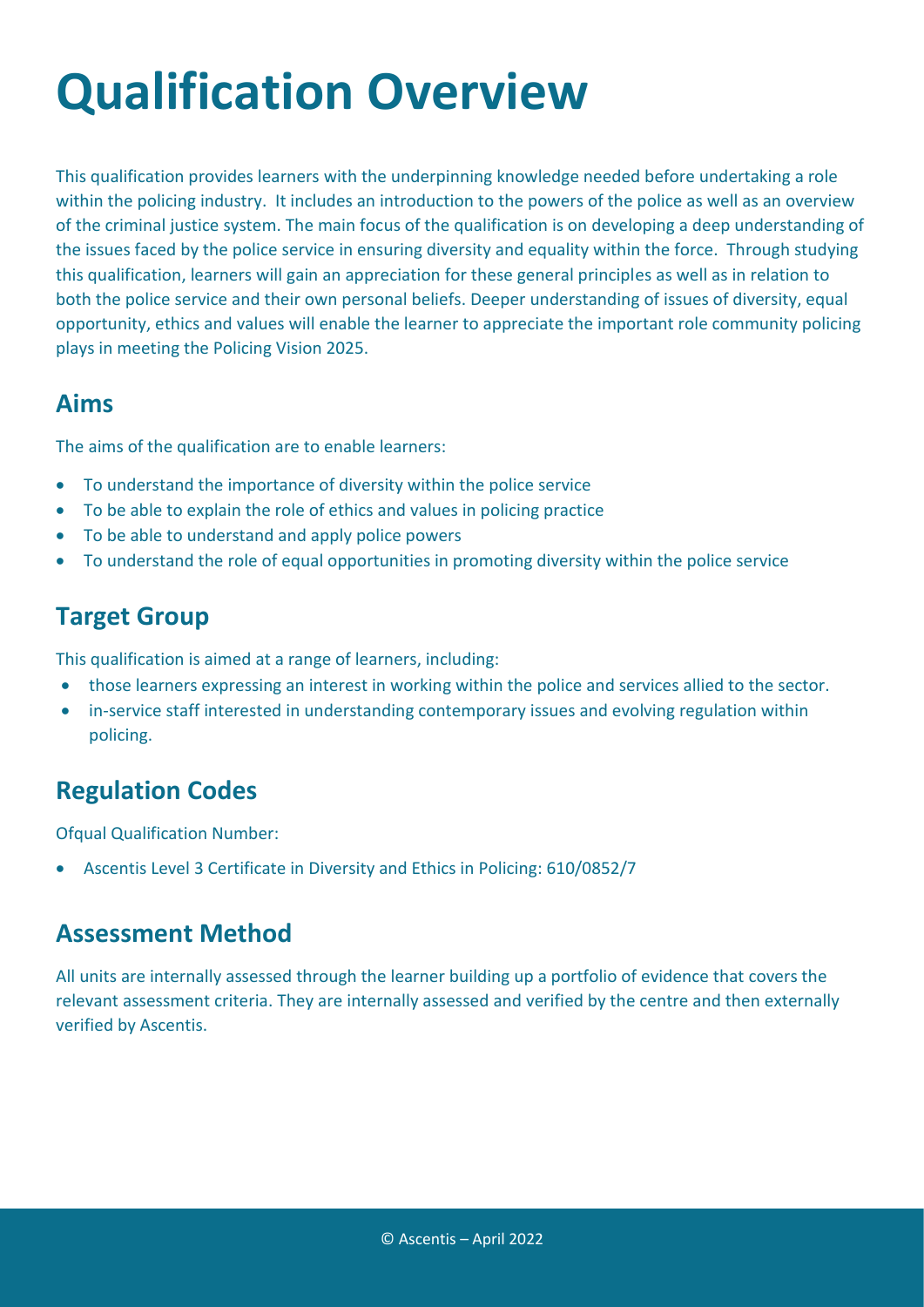## **Rule of Combination**

#### **Ascentis Level 3 Certificate in Diversity and Ethics in Policing**

#### Learners must achieve a minimum of 21 credits.

| Unit Group A (Mandatory Unit Group): Learner must achieve 6 credits.                                                                                                      |                       |              |                     |            |                       |  |  |
|---------------------------------------------------------------------------------------------------------------------------------------------------------------------------|-----------------------|--------------|---------------------|------------|-----------------------|--|--|
| <b>Title</b>                                                                                                                                                              |                       | <b>Level</b> | <b>Credit Value</b> | <b>GLH</b> | <b>Unit ref</b>       |  |  |
| <b>Diversity in Policing</b>                                                                                                                                              |                       | 3            | 3                   | 30         | A/650/2437            |  |  |
| <b>Police Ethics and Values</b>                                                                                                                                           |                       | 3            | 3                   | 30         | D/650/2438            |  |  |
| Unit Group B (Optional Units): Learners must achieve 15 credits.                                                                                                          |                       |              |                     |            |                       |  |  |
| <b>Title</b>                                                                                                                                                              |                       | <b>Level</b> | <b>Credit Value</b> | <b>GLH</b> | <b>Unit ref</b>       |  |  |
| <b>Aspects of Crime</b>                                                                                                                                                   |                       | 2            | 3                   | 30         | T/500/2458            |  |  |
| <b>Criminal Justice System and Police Powers</b>                                                                                                                          |                       | 3            | 6                   | 60         | M/650/2442            |  |  |
| <b>Equal Opportunity and Diversity</b>                                                                                                                                    |                       | 3            | 3                   | 30         | R/650/2443            |  |  |
| <b>Ethical Issues in Professional Practice</b>                                                                                                                            |                       | 3            | 3                   | 30         | T/650/2444            |  |  |
| Individual Behaviour in the Organisation                                                                                                                                  |                       | 3            | 3                   | 30         | Y/650/2445            |  |  |
| <b>Interpersonal Communication</b>                                                                                                                                        |                       | 3            | 3                   | 30         | A/650/2446            |  |  |
| <b>Police Community Engagement and Crime</b><br>Prevention                                                                                                                |                       | 3            | 3                   | 30         | D/650/2447            |  |  |
| Reflecting on Individual Behaviour Within<br>the Organisation                                                                                                             |                       | 3            | 6                   | 60         | F/650/2448            |  |  |
| <b>Reflection on Practice</b>                                                                                                                                             |                       | 3            | 3                   | 30         | H/650/2449            |  |  |
| Young People: Identity, Self-Concept and<br><b>Race Relations</b>                                                                                                         |                       | 3            | 6                   | 60         | L/650/2450            |  |  |
| <b>Credits from equivalent units</b><br>Please contact the Ascentis office to request equivalences, and ask to speak to a member of the                                   |                       |              |                     |            |                       |  |  |
| <b>Qualifications Development Team.</b>                                                                                                                                   |                       |              |                     |            |                       |  |  |
| <b>Credits from exemptions</b><br>Please contact the Ascentis office to request exemptions and ask to speak to a member of the<br><b>Qualifications Development Team.</b> |                       |              |                     |            |                       |  |  |
| <b>Barred combinations</b>                                                                                                                                                |                       |              |                     |            |                       |  |  |
| $H = H + H$                                                                                                                                                               | <b>Unit Deference</b> |              | $H = H + H$         |            | <b>Unit Deference</b> |  |  |

|                                                                                                                                                                              | <b>Unit Title</b> | <b>Unit Reference</b> | <b>Unit Title</b>     | <b>Unit Reference</b>    |
|------------------------------------------------------------------------------------------------------------------------------------------------------------------------------|-------------------|-----------------------|-----------------------|--------------------------|
| Diversity<br>Reflecting on Individual<br>May<br>Behaviour Within the<br>F/650/2448<br>not be<br>Organisation<br>taken<br>Individual Behaviour in the<br>with<br>Organisation |                   |                       | Equal Opportunity and | R/650/2443<br>Y/650/2445 |

Unit certification is available for all units.